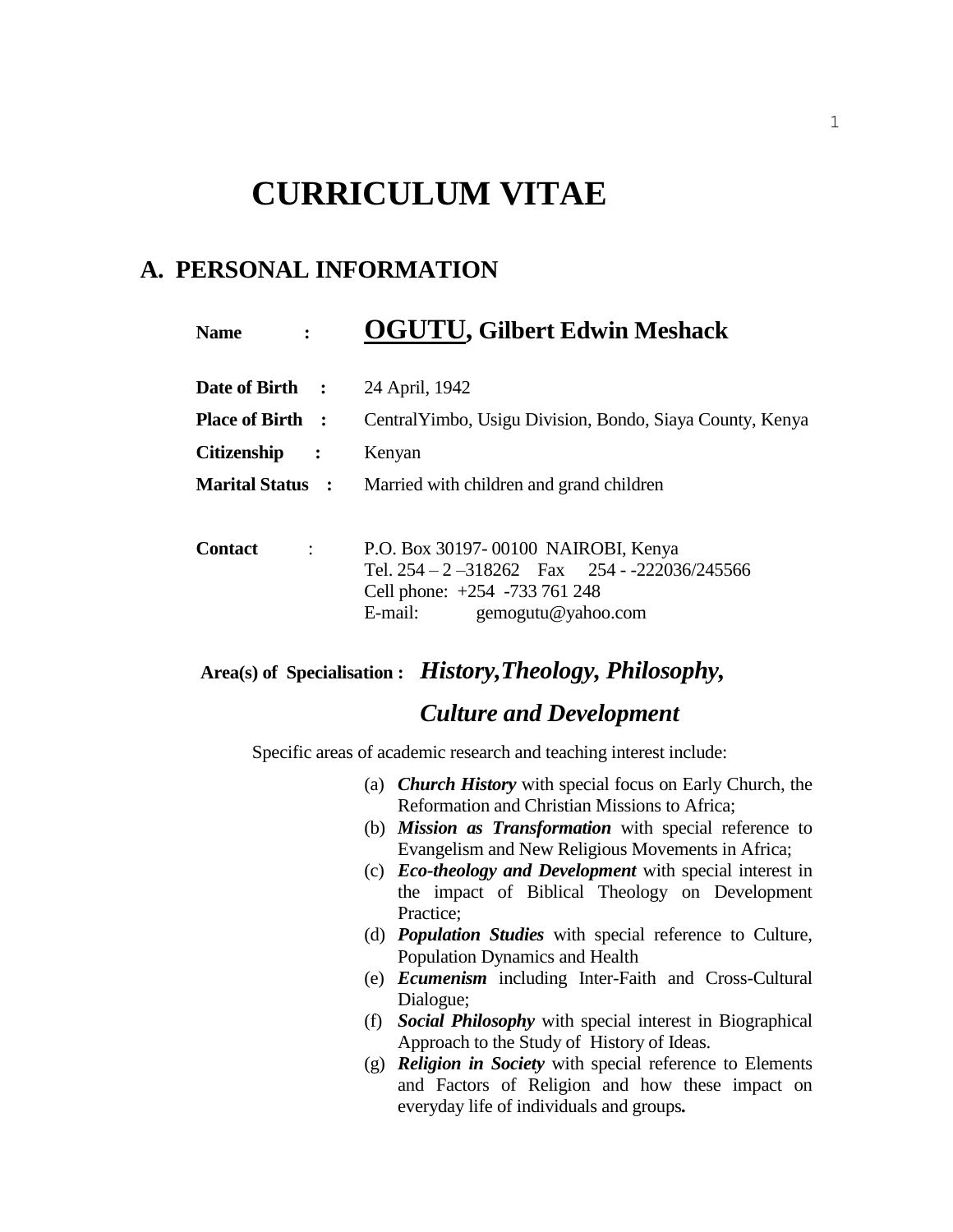## **B. ACADEMIC TRAINING AND AWARDS**

#### **(i) PRIMARY SCHOOL EDUCATION**

Nyangera/ Majengo Primary Schools (1951-1954)

Usenge Intermediate School (1955-1958)

#### **(ii) SECONDARY SCHOOL EDUCATION, 1959-1962**

C.M.S. Maseno Secondary School

**Academic Award: Cambridge** School Certificate & G.C.E.

#### **(iii) PRIVATE STUDIES & EXAMINATIONS 1967-1968**

**Academic Award :** Cambridge Higher School Certificate and G.C.E. `A' level.

#### **(iv) UNDERGRADUATE UNIVERSITY EDUCATION, 1969-1972**

Makarere University, Kampala (June 1969to March, 1972) **Courses:** B.A. (3:1:1) - Economics, Geography Philosophy and Religious Studies *Academic Award***: B.A**. Honours, Upper Second, (Makerere 1972)

#### **(v) POSTGRADUATE UNIVERSITY EDUCATION AND RESEARCH, 1972**-**1983.**

(a) **University of Nairobi Course** : M.A. by research and thesis only **Thesis Title**: *An Historical Analysis of the Luo Idea of God Academic Award*: **M.A.**in Religious Studies (Nairobi 1975) (b) **Nairobi and Oxford** *(Recognised Student Faculty of Theology)* **1977-1981 Course:** Ph.D by Research and Thesis only. **Thesis Title:***Origins and Growth of the Roman Catholic Church in Western Kenya to 1952*

*Academic Award:* **Ph. D** in Religious Studies (Nairobi, 1983)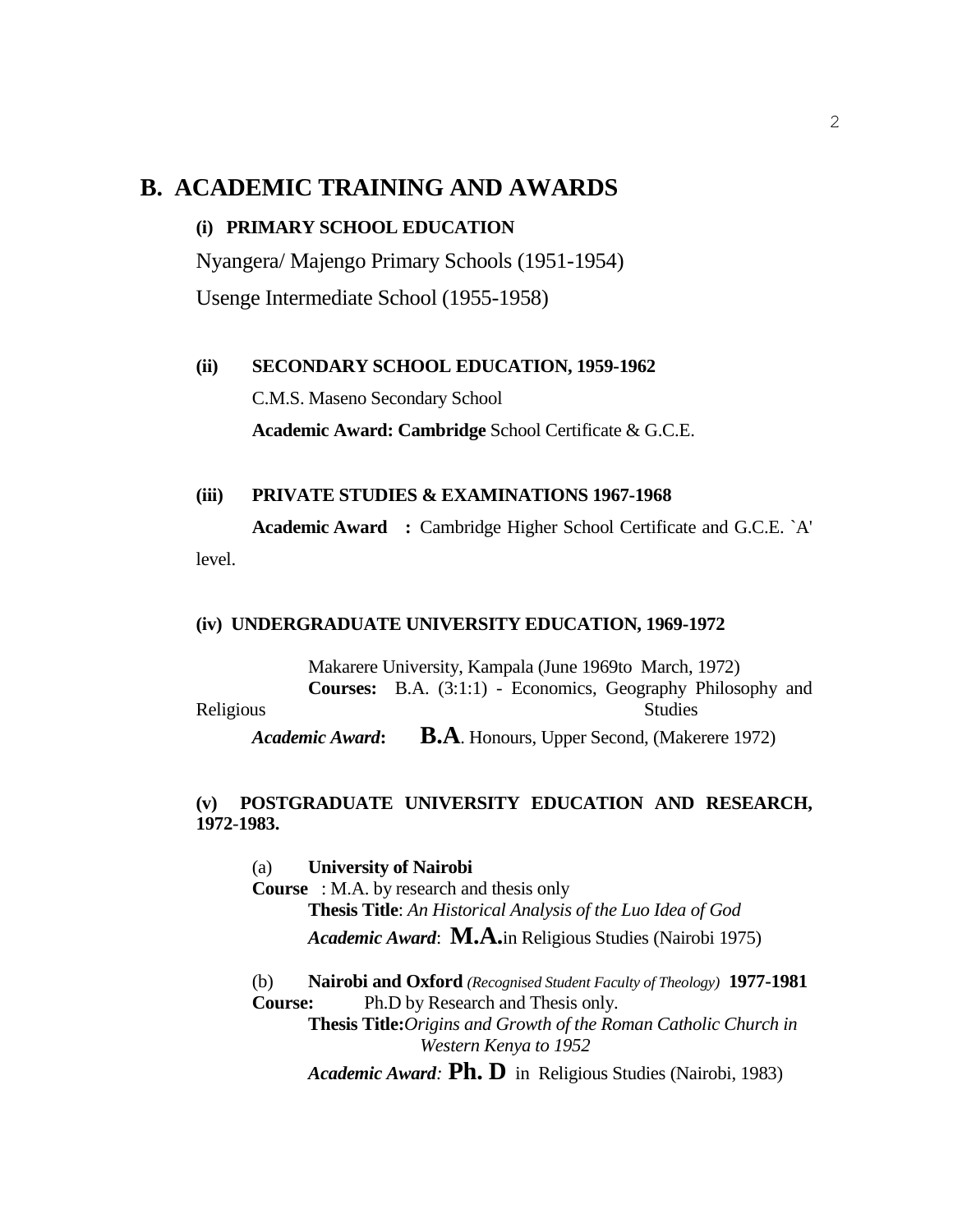## **C. PROFESSIONAL TRAINING**

**Teacher Training 1963-1964** : Siriba Teachers' College, Maseno *Certificates*: **PI** (Secondary) Teaching Certificate - 1964 **SI Teaching** Certificate (on academic grounds) - 1968 (Science Teacher - Physics, Chemistry, Biology and Mathematics)

### **D. TEACHING EXPERIENCE**

 **(i) 1st. Tenure in Teaching** 

**Primary School(1963-1964)** Maseno Girls' Primary Rabuor Primary School Osieko Primary School Majengo Primary School

**Secondary School 91964 -1970)**Ambira Secondary School (1964)

Khwisero Secondary School, (Jan. 1965 to Sept. 1966) Maranda Secondary School, (Oct.1966 to Jan. 1969) Sawagongo Secondary School, (January 1969 to June

1970)

- **(ii) 2nd Tenure in Teaching, 1972 - Teacher Training Colleges** Machakos Teachers' College (April 1972 - Sept. 1972)
- **(iii) 3rd Tenure in Teaching, 1975- 1977 - High Schools** Asumbi Girl's High School

## **(iv) 4th Tenure University Level Teaching -***1978 to date*

**Department of Religious Studies, University of Nairobi.** October, 1978 -October1980- **Tutorial Fellow** October, 1980 to August, 1987 - **Lecturer**  August, 26, 1987 to April 23, 1997- **Senior Lecturer.** April, 24, 1997 to the present - **Associate Professor**

**Others**: Associate Professor in National Development Studies , Maseno University College, since October 2, 1991. Professor of African Culture and Religion, Maryknoll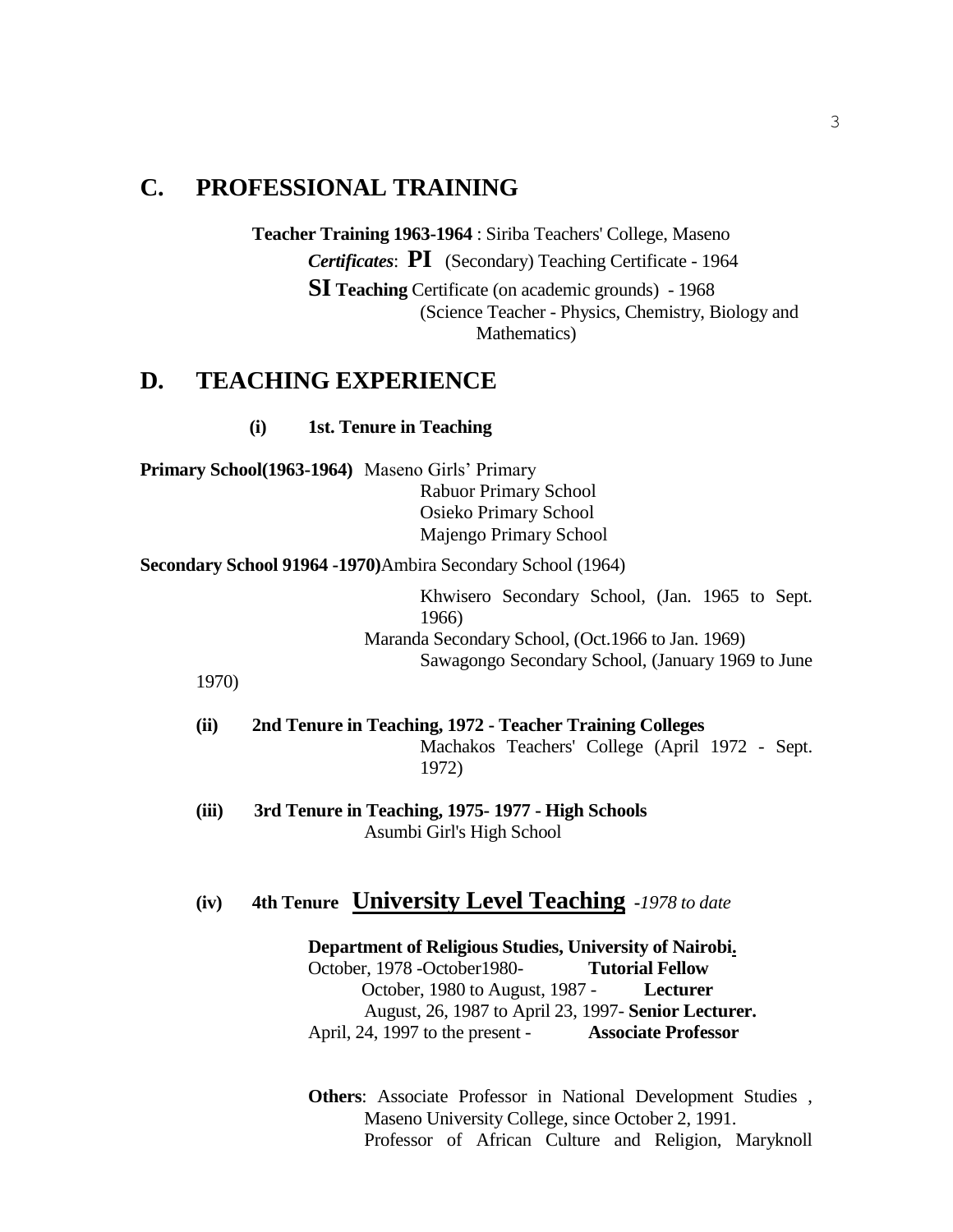Institute of African Studies, St. Mary's University, Minnesota, USA. Course Author, University of Nairobi, External Degree Programme. Lead Professor, Oxford Centre for Mission Studies and Leeds University, M.A in Theology and Development programme Principal Facilitator, Anti-HIV Aids Campaign, *JaramogiOginga Odinga Foundation* Consultant/Contributor, *Kenya National Aids Control Council's* Aids Control Unit Curriculum for Government Ministries/Departments

(**v)Student Supervision to date:** 34 M.A. Candidates 6 Ph. D Candidates

## **E. ACADEMIC RESEARCH, AWARDS AND SCHOLARSHIPS**

Kenya Educational Research Award, 1983

National Council for Science and Technology Research Grant, 1984

International Development Research Centre (IDRC) Award, 1985, 1988, 1990.

Environmental Liaison Centre International (ELCI):

Strengthening Capacity of Cultural Structures and Community Organizations among the Luo and Abagusii to Advocate for Land and Property Inheritance Rights and to Participate in Policy Making Processes with Special Focus on Kisii, Migori, Homabayand NyamiraCounties in Western Kenya (2010/2011)

Environmental Liaison Centre International (ELCI) and Department For International Development: Principal Consultant, Jaboya Project- Leading Social Cohesion and Equity to address HIV/AIDS and fragile livelihoods among fishing communities in Kenya, Tanzania and Uganda (2006-2008).

#### **WORLD VISION INTERNATIONAL (AFRICA)**

*Religious Landscape and Strategic Engagement in Africa Today, focusing on Transformational Development*; World Vision Africa; FYs 2007/2008, covering Ghana, Sierra Leone, Mali, Zambia, South Africa, Mozambique, Kenya, Ethiopia and Sudan

*(Final Report dated June 16, 2008)*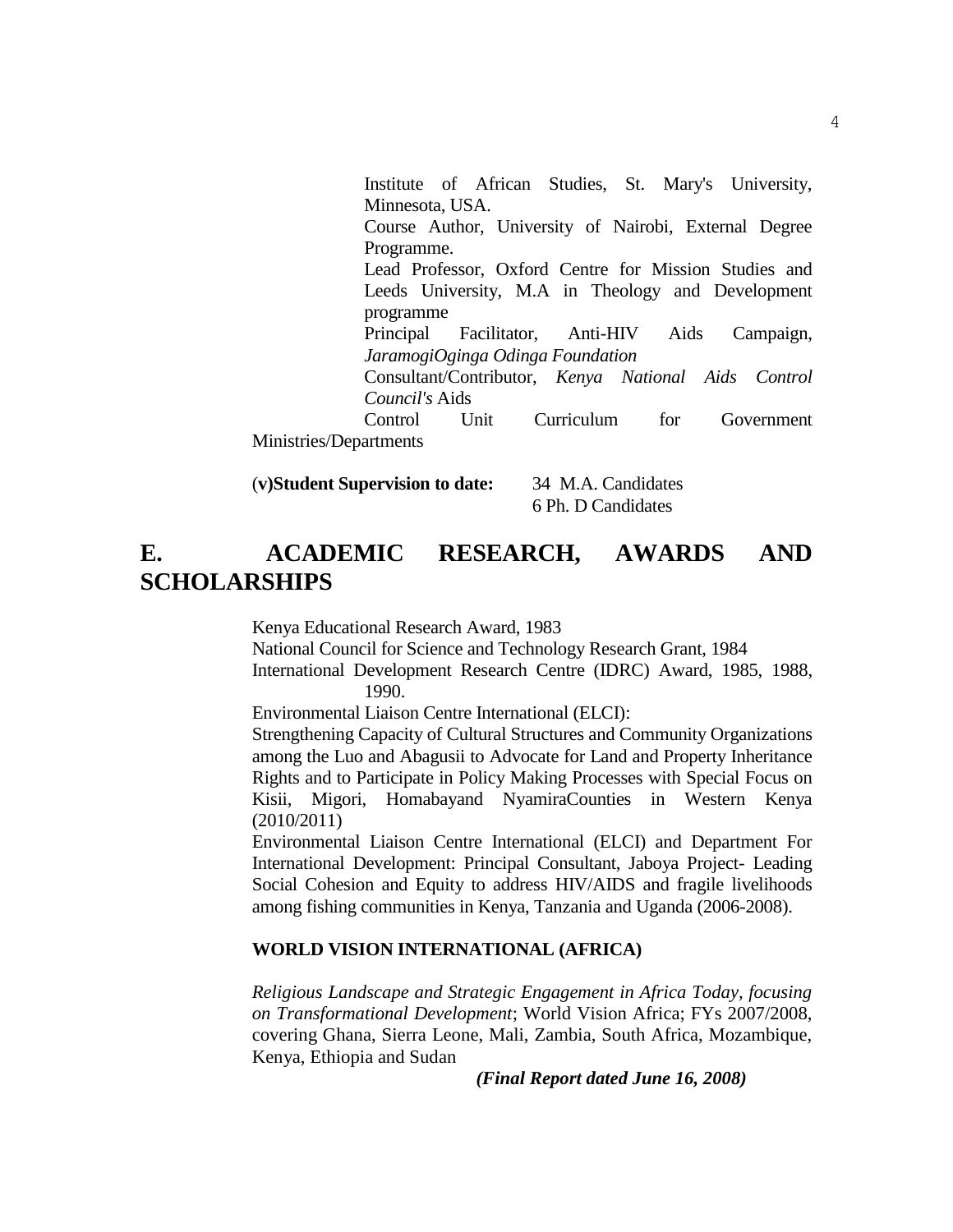*Ministry Impact in an Islamic Context*, World Vision Africa; FY 2009 covering the predominantly Islamic countries of Chad, Mali, Mauritania, Niger and Senegal.

#### *(Final Report dated September 5, 2009)*

*Transforming Lives Through Bible Distribution and Training of Pastors:* World Vision sAfrica; FY 2011 Covering 6 ADPs/IDPs in Kenya, namely, Bamba, Marafa, Marich Pass, MtitoAndei, Riruta and Winam. *(Final Report dated April 14, 2011)*

## **F. POST DOCTORAL RESEARCH**

- 1. "The quality of secondary school education and its relevance to selfemployment in the rural areas of Kenya":,KERA 1983/84
- 2. "Artisanal Fisheries in Zambia with special reference to Kafue Flats" IDRC, 1984
- 3. "Impact of Religion and Socio-cultural values on Rural Transformation: Kano and Nyakach Plains", jointly with Prof. A.B.C. OcholaAyayo
- 4. "Artisanal Fisheries and Fish Trade in Kenya" IDRC, 1985/1987. Phases I & II
- 5. History of the Early Church in Africa
- 6. Small-Scale Fish Systems in Lake Victoria, IDRC 1987 1997
- 7 Religio-Cultural Dimensions of Sustainable Development
- 8 Ecumenics and Interfaith Dialogue in Africa
- 9. HIV/Aids : Cultural Intervention for Survival
- 10. Religion, Law and Society
- 11. Population Dynamics and Health in the Lake Victoria Basin
- 12. University of Nairobi (UON) Centre for Open and Distance learning, Course Unit CRS 301: Church History 1, 2008
- 13. University of Nairobi (UON) Centre for Open and Distance learning, Course Unit Course Unit CRS 410: Modern Ecumenical Movements, 2009
- 14. University of Nairobi (UON) Centre for Open and Distance learning, Course Unit CRS 559: Historical Development of Christianity, 2011
- 15. University of Nairobi (UON) Centre for Open and Distance learning, Course Unit CRS 607: Religion and Human Ecology, 2011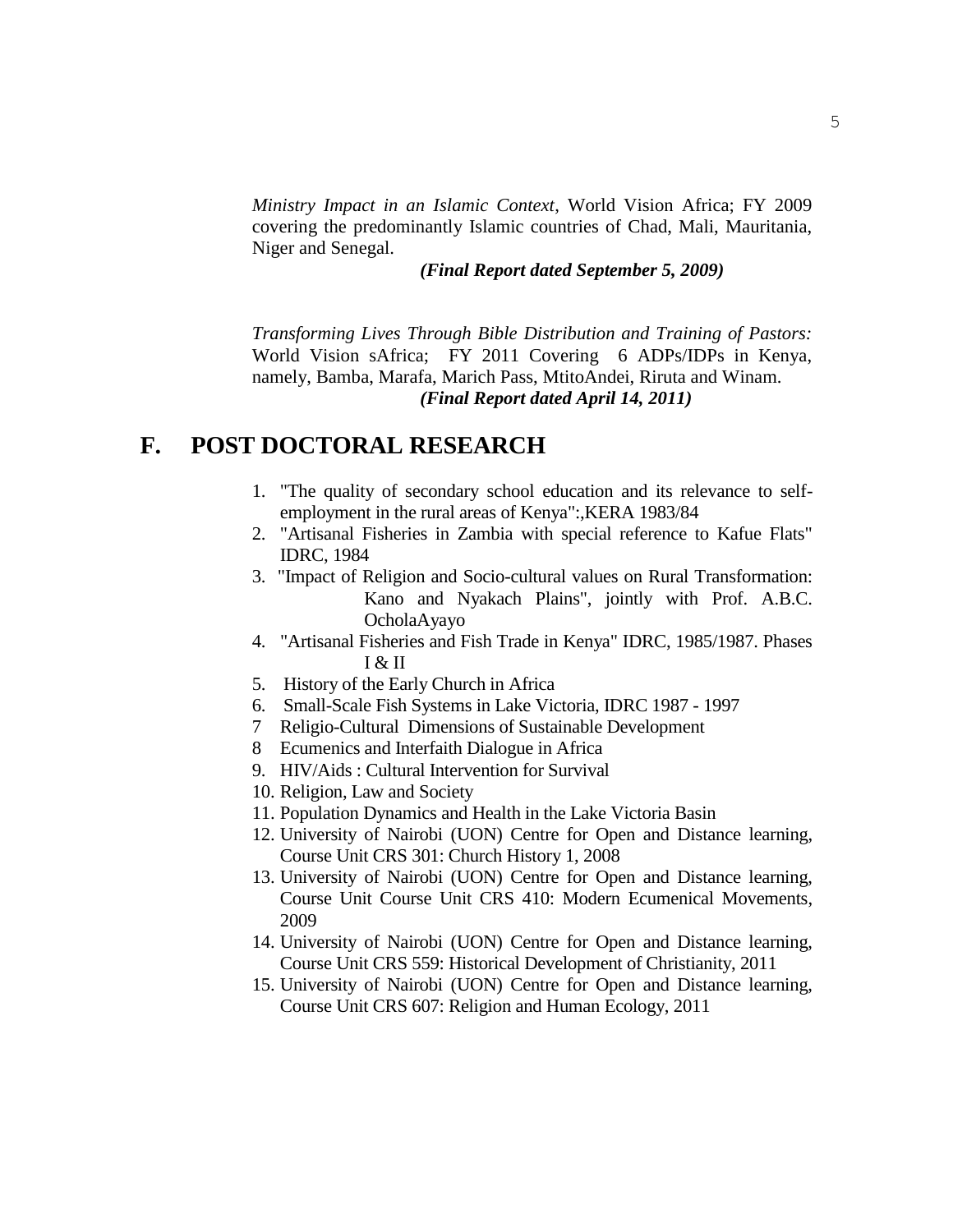# **G. PUBLICATIONS:**

## **(a) Books and Book Chapters**

| 1.              | "Eschatology: An African Perception" in Geddes MacGregor (ed),<br>Immortality and Human Destiny, New York, Paragon<br>House, 1985                                                                    |
|-----------------|------------------------------------------------------------------------------------------------------------------------------------------------------------------------------------------------------|
| 3.<br>in the    | Quality of Secondary School Education and its relevance to self-employment<br>Rural areas of Kenya, Bureau of Educational Research, Kenyatta                                                         |
|                 | University, 1986.                                                                                                                                                                                    |
| 3.              | "Culture and Language in the God Talk" in R.P. Schalamann and G.E.M.<br>Ogutu (eds) God in Language, New York, Paragon                                                                               |
| 4.              | House, 1987.                                                                                                                                                                                         |
| Kalu (ed)       | "Christian Presence and African Response in Western Kenya" in Ogbu U.<br>African Church Historiography: An Ecumenical Perspective,                                                                   |
| Geneva, 1988.   |                                                                                                                                                                                                      |
| 5.              | "History of Religion in Kenya" in W.R. Ochieng (ed) Themes in Kenyan                                                                                                                                 |
|                 | History, Heinemann, 1989                                                                                                                                                                             |
| 6.              | An outline History of the Catholic Church in Western Kenya to 1952,<br>Nairobi, PRS, 1989.                                                                                                           |
| 7.<br>operation | "Urbanization and Ethnic Humanism: the case of the Luo of Kenya" in J.J.<br>Ongong'a & K.R. Gray (eds) Bottlenecks to National Identity: Ethnic Co-<br>Towards Nation Building, PWPA, Nairobi, 1989. |
| 8.              | Artisanal Fisheries of Lake Victoria Kenya: Options for Management,<br>Production and marketing, Nairobi, Shirikon Publishers,<br>1992.                                                              |
| 9.              | "Secondary Education and Rural Self Employment" in K.R. Gray (ed.)<br>Employment and Education, PWPA, Nairobi, 1991.                                                                                 |
| 10.             | God, Humanity and Mother Nature, Masaki Publishers, Nairobi, 1992.                                                                                                                                   |
| 11.             | "Dedicated Service to Mankind is the Righteous Path to Salvation",                                                                                                                                   |
| Proceedings of  |                                                                                                                                                                                                      |
|                 | Seminar to Commemorate the Centenary of World Parliament of Religions,<br>Vivekananda Global Vision, Nairobi, 1995                                                                                   |
| 12.             | Ker Jaramogi is Dead: Who shall Lead My People; Nairobi, Palwa R                                                                                                                                     |
| Services,       | 1995.                                                                                                                                                                                                |
| 13.             | The Church in Africa: 1995 - 2045, Taking the African Synod Seriously                                                                                                                                |
|                 | Sisters of St.Ann), Kisumu, 1997.<br>Franciscan                                                                                                                                                      |
| 14.             | "Climate Change: An Ethical Perspective" in <i>Potential Impacts of Climate</i>                                                                                                                      |
|                 | Change in Kenya, Climate Network Africa, Nairobi,<br>1997.                                                                                                                                           |
| 15.             | Futures Beyond Poverty: Ways and Means out of the Current Stalemate,<br>edited with PenttiMalaska, World Futures Studies<br>Federation, Turku,, 1997.                                                |

16. *Rich Fisheries, Poor People: Small Scale Fish Systems of Lake Victoria,*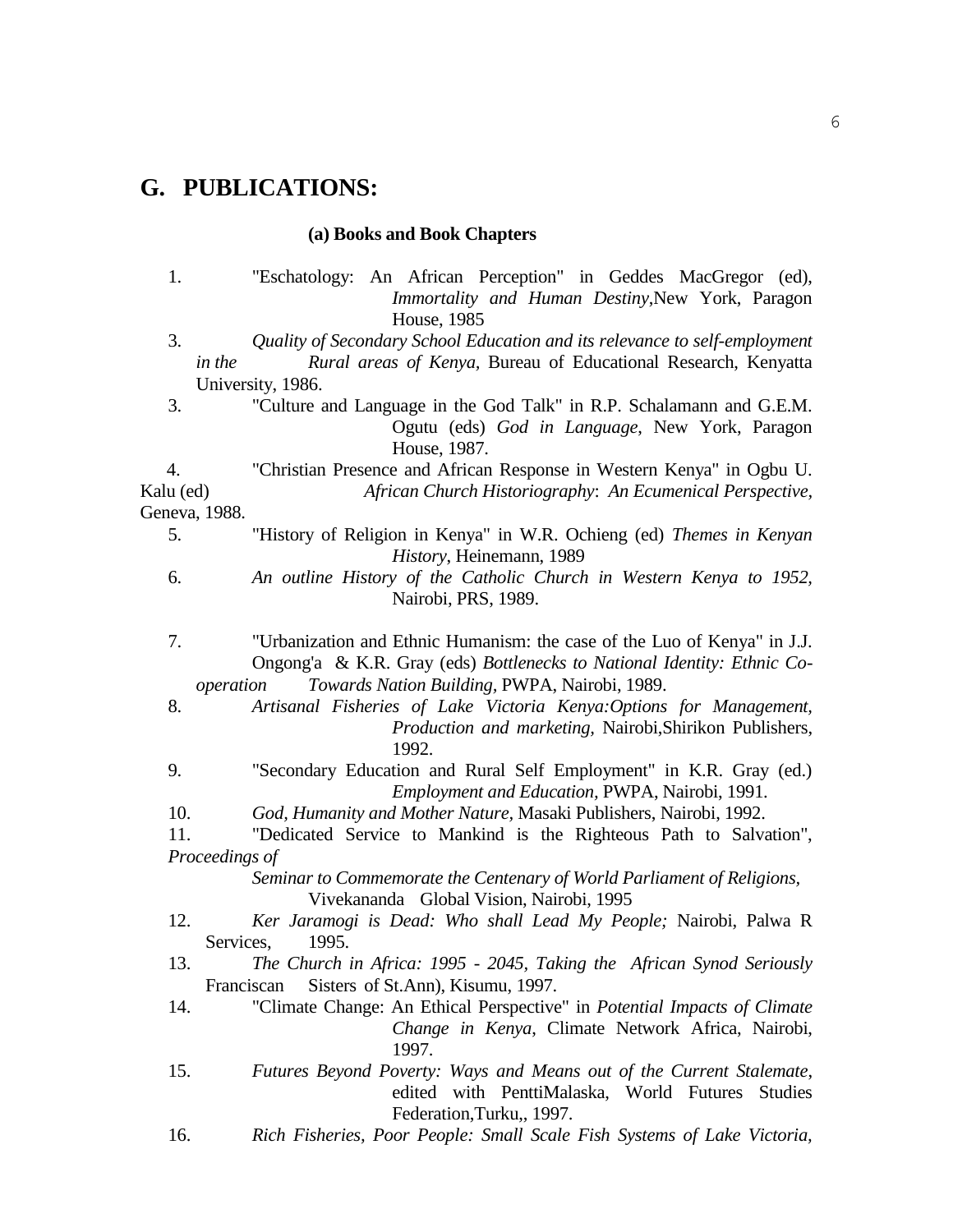*Kenya*, Sundowner Institute Press, 1997.

- 17. *Sowing Seeds of Courage and Dignity*, Kisumu, S.I.P January, 2001
- 18. *Rooted in Compassion : The Legacy of Daniel arap Moi*, Kisumu, S.I.P, April 2001.
- 19. *Reach Out and Touch the Lord: Six New Millennium Sermons*, Faith Tract Fellowship, 2002
- 20. *Politics Beyond Ethnic Frontiers : Sowing Seeds of Peace, Truth and Reconciliation,* SIP, 2002
- 21. *Poverty Alleviation, Reduction, Eradication with Focus on Kenya and the Lake Victoria basin,* in Challenges to Social Sciences in the Twenty-First Century, Makerere University, 2001 *African Renaissance: A third Millennium Challenge to Thought and Practice in African Philosophy*, KAF, 2002
- 22. *Making Home a Place to Feel at Home: a Tribute to Dr. John Garang De Mabior*

*Grand Warrior for Peace who became the Moses of Sudan,* SIP, 2005

- *23. Peace Brewed in Faith, Reason and Prayer,* SIP, 2005
- *24.There is Prosperity in Peace,* SIP, 2005
- *25.Towards a Healed Nation: the Truth Justice and Reconciliation Debate,* SIP, 2005
- *26.The Evangelical and Indigenous Churches on Mission to Transformation: Being Biblical and Theological Reflection on Church and Development Practice in Kenya,* SIP and FTF, 2006
- *27.KER in the 21st Century: Luo Social Systems*, 2009
- *28.Southern Sudan Referendum Guide*, SIP, 2010
- 29.*Ker Jaramogi is Dead: Who Shall Lead my People?*, SIP, 2010

#### **(b) Articles in Refereed Journals**

- 1. "Philosophy in vignette", *The League*, 1971/72
- 2. "Islam in my home area*", Dinina Mila*, Vol. 5 No. 2, Makarere, 1971
- 3. "The ideas of time and history with special reference to the Luo of Kenya*", KenyaHistorical Review,* Vo. 2 No. 1, 1974.
- 4. "An Unholy Trinity", *Kenya Historical Review*,Vol 2 No. 2, 1974.
- 5. "Dieu en Langage Luo" *Vivant Universe No. 344*, Biemestrel, April, 1983.
- 6. The Fresher, the Better : Life in the Lake Victoria Fishery", IDRC 1987 also

the

IDRC Reports Vol. 16 No. 4, October 1987.

7. *Religious Pluralism and Dialogue in Africa* edited with Dr. J.K. Olupona, published

as a special issue of *Dialogue & Alliance*, Vol. 2 No. 4. 1988.

- 8. "Religion and Societal Harmony in Africa: The case for Dialogue, *Dialogue" Alliance,* Vol. 2 No. 4, 1988/89.
- 9. "Images of God in Cultural Diversity: a View from Africa", *Dialogue and Alliance*, Vol. 5 No. 4, 1992
- 10. "Exploitation and Changes in the Fisheries of Lake Victoria", Proceedings of Kenya Assembly of Women and the Environment, WIDEN, 1993.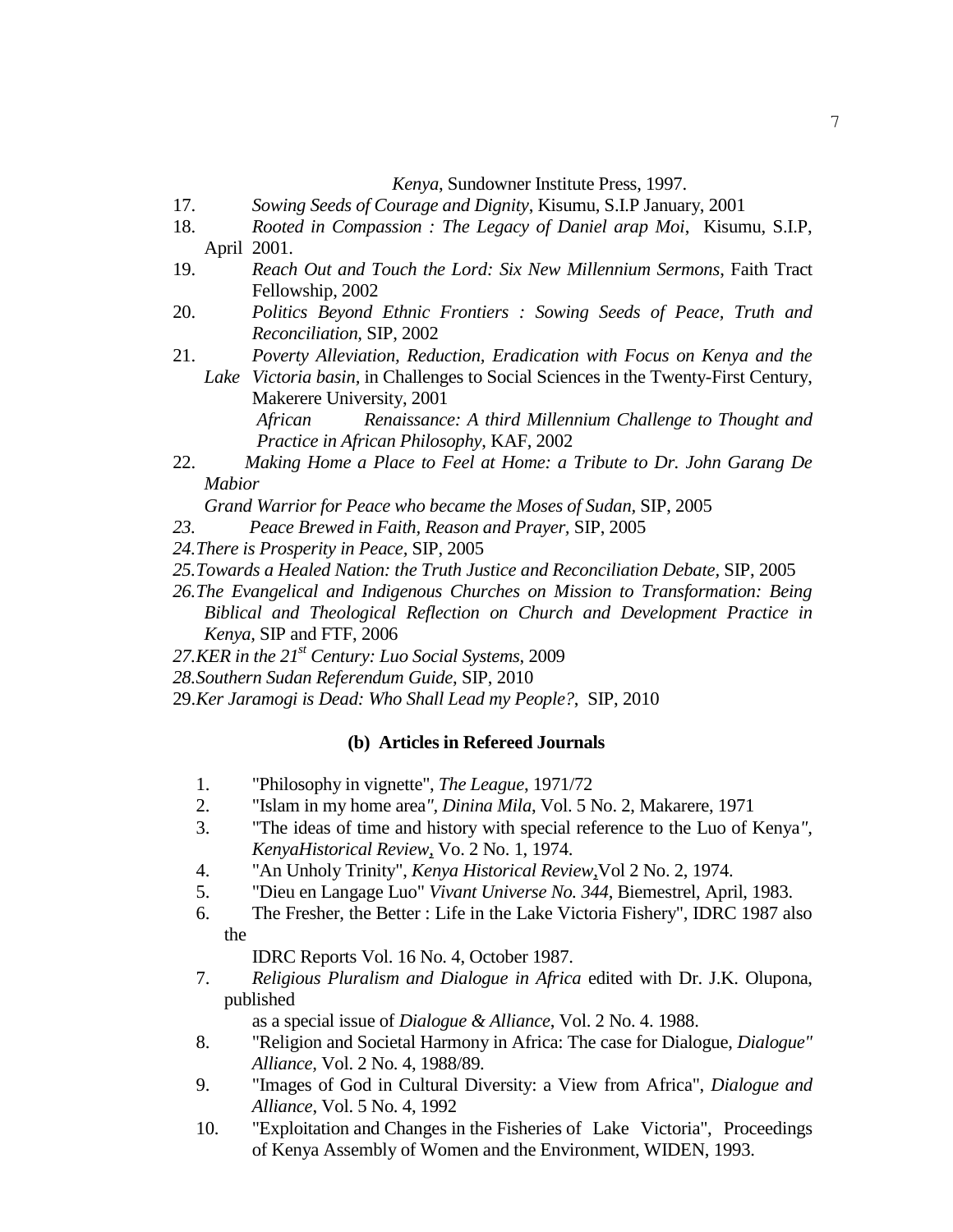- 11. "Exploitation and Changes in the Fisheries of Lake Victoria as experienced by the Small Scale fish Systems Project " *The African Journal of Tropical Hydrobiology and Fisheries Vol. 5 No. 2; 1994*
- 12. "Weep Not ... Philosophers Never Die", *Quest:Philosophical Discussions*, VolIX, No.2, Vol X No.1, 1996 pp 5-11.

## **H TITLES FOR PUBLICATIONS***(book length manuscripts***)**

- (a) Gunda: Luo Cultural Texts Vols. I III
- (b) Prolegomena to Luo beliefs and practices (a collection of papers)
- (c) Life and times of Canon Ezekiel Apindi (a revised and expanded B.A. dissertation)
- (d) A history of the Roman Catholic Church in Western Kenya, 1985-1952 with a Foreword by Maurice Michael Cardinal Otunga.
- (e) A history of the Early Church in Africa.
- (f) Taking Rural Development Seriously: being a study of Religion, Education and Development in Rural Kenya.
- (g) Change and Continuity in Luo Beliefs and Practices.
- (h) Tenacious Passion for Truth : The Oginga Odinga Legacy that Persists.
- (i) When I Survey the Nature and Mission of This Man Jesus of Nazareth.
- (j) My Religion is Ethical Religion: The Religious Legacy of Mahatma Gandhi.
- (k) Legitimacy: The Therapy for Stability being Reflections on the Political Philosophy and Compassionate Legacy of Julius KambarageNyerere.
- (l) The Evangelical Vigilante on Mission to Transform : Biblical and Theological Reflection in Development Practice.
- (m) Faith, Reason and the Crisis of Humanism : Reflections on the Thoughts of the Great Jubilee Popes : Sylvester II (999-1003) and John Paul II (1978+)
- (n) SIWINDHE: Cultural Intervention for Survival, HIV/AIDS WORKBOOK, 2001
- (o) GOD on Whose Side are You?: Some Critical Reflections on the Luo Political Predicament, SIP, 2011
- (p) Sowing Seeds and Inventing the Future of South Sudan, SIP, 2011

## **I. UNIVERSITY LEVEL ACADEMIC PAPERS**

#### **Cluster A - Tutorial Fellow**

- 1. "Christianity and Social Change in Western Kenya" Ethnic and Race Relations Seminar, St. Antony's College, Oxford, May, 1978.
- 2. "The Essence of Schism in Church Polity" discussion paper, Wycliffe Hall, Oxford, May, 1978.
- 3. "The British Occupation of Western Kenya; Being a Survey of the Role of C.W. Hobley in the Period of Ascendency, 1895-1897", Historical Association of Kenya Annual Conference, 1978.
- 4. "The Reformation and the Origins of Protestant Christianity", public lecture, St.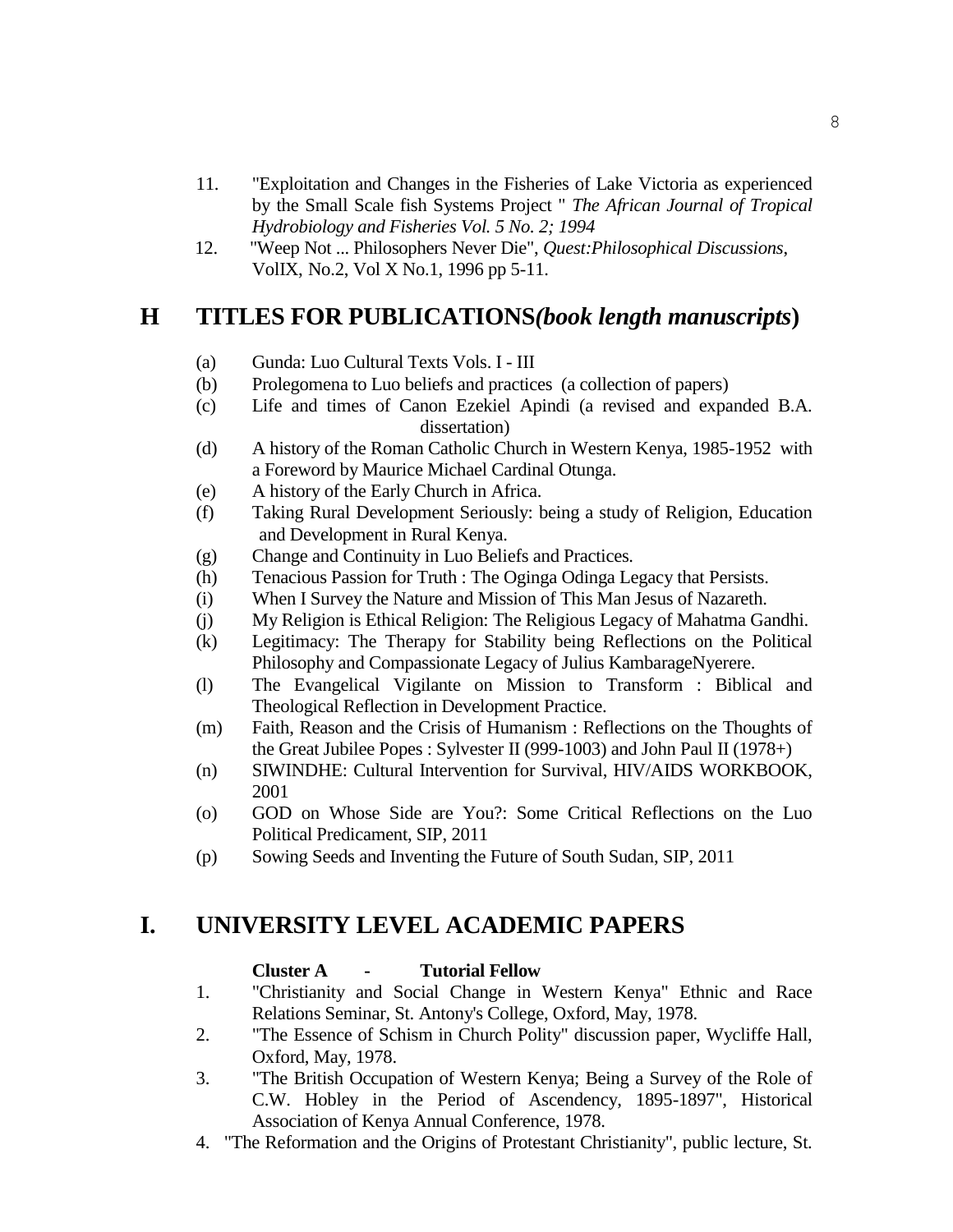Barnabas Church, Nairobi, December, 1978.

- 5. "A Case for Oral Traditions in the Study of Belief Systems and Ritual" UNESCO Seminar on Oral Traditions, Institute of African Studies, University of Nairobi, Kisumu, April, 1979.
- 6. "The Role of the Elite in a Dynamic Society", public lecture, Kisumu and Siaya,

Institute of Adult Studies, University of Nairobi, May, 1979.

- 7. "The Bursting Wineskin: Interaction of Christianity and other Religions", public lecture, Asumbi, April, 1980.
- 8. "Church and State in Contemporary Society" discussed at Graduate Class, Department of Religious Studies, University of Nairobi, June, 1980.
- 9. "Challenges of Religious Contact", Staff Seminar paper, Departments of Philosophy

and Religious Studies, University of Nairobi, 16th July, 1980.

#### **Cluster B- Lecturer**

10. "Problems of Indigenisation of Church Leadership in Kenya", Kenya **Historical** 

Association, Annual Conference 1981.

- 11. "Religion, Science and Society: Reflections on Human Response to his/her Environment", public lecture, Lwak, October, 1981.
- 12. "Mass Participation in Rural Development", public lectures in Kisumu and Siaya,

Institute of Adult Studies, October, 1981.

13. "Some Socio-Cultural Constraints in Rural Development", Siaya Disctrict Training

Workshop, organised by Rural Services Coordinating and Training Unit, Ministry of

Economic Planning and Development, at Jera Inn, 9 - 13 November, 1981.

14. "Eschatology: Some Perspectives from the African Religious Experience", New

Ecumenical Research Association Seminar, San Juan, Puerto Rico, February, 1984. .

15. "Culture and Development: Some Critical Agenda for Rural Transformation" public

lectures of the Extra - Mural Division, Kisumu, April,. 26 - 27, 1984.

- 16. "Management and Morality in Public Service" 4th Executive Development Programme in Public Finance Administration, K.I.A., June, 4, 1984.
- 17. "Culture and Language in the God talk: God The Contemporary Discussion Conference, Seoul South Korea, August, 9 - 15, 1984.
- 18. Traditional Values and the Christianisation of Africa: Examples from Western

Kenya" Workshop on Christianity in Africa: Geneva, August, 20-22, 1984.

19. "Religion and Societal Integration: the Problem of Dialogue", Conference on Religious Pluralism and Dialogue in Africa, Nairobi, September 5-8, 1985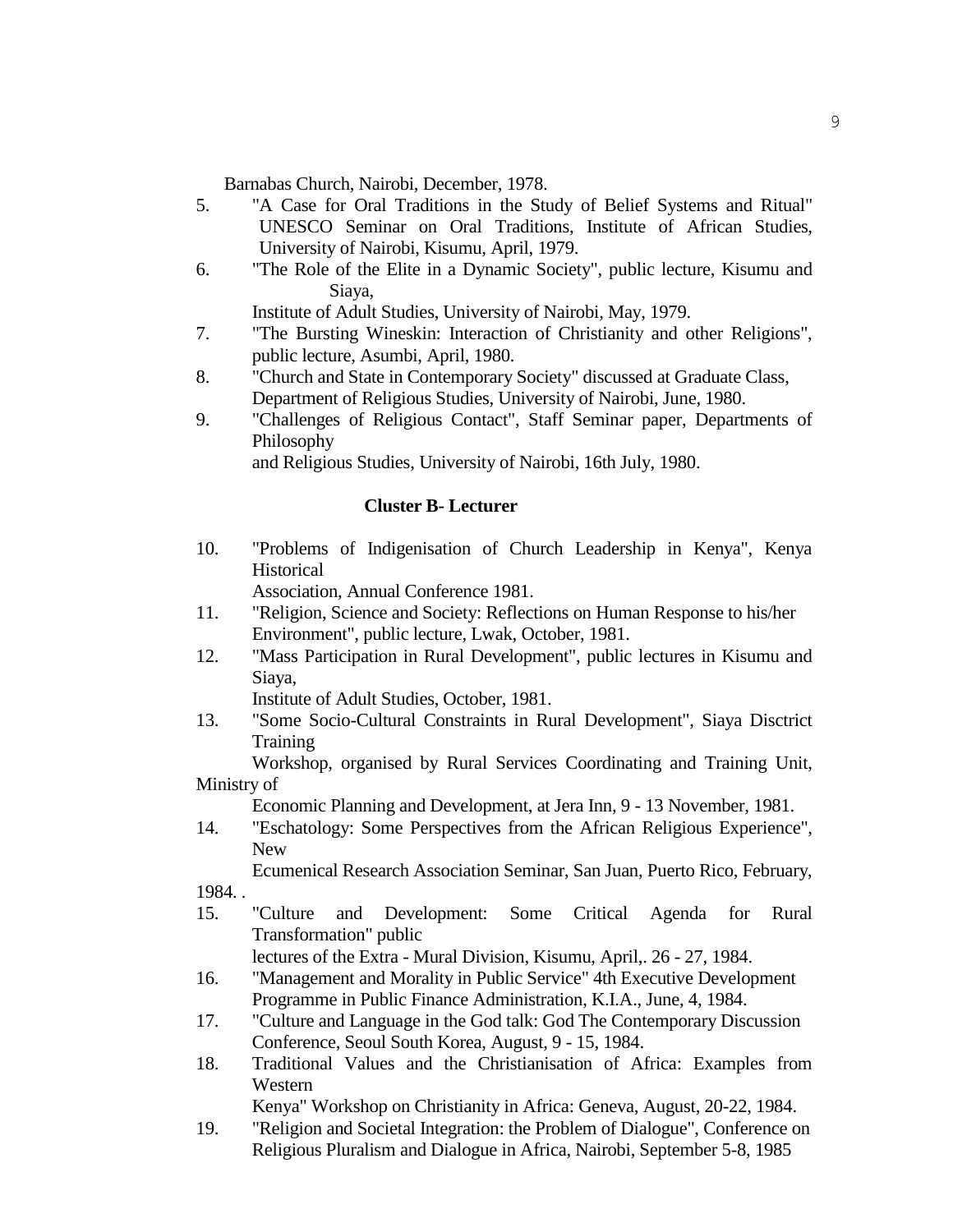20. "Primal Evangelisation: A Lost Opportunity for Inter-religious Dialogue", Assembly of World Religions, Great Gorge Conference Centre, McAfee, New Jassey,

November 14 - 21 1985.

21. "Christian Presence and African Response: An Appraisal of the Roman Catholic

Presence in Western Kenya" presented at the Consultation on Church History in

Africa, Nairobi, August 3 - 8, 1986.

#### **Cluster C- Senior Lecturer**

- 22. "Images of God in Cultural Diversity" presented at God: The Contemporary Discussion Conference.Key West, Florida, U.S.A., April, 15 - 22, 1988.
- 23. "Urbanization and Ethnic Humanism" presented at 3rd PWPA Regional Conference, Mombasa, September 15-18, 1988 (later revised and published).
- 24. "Towards Identifying Ceasar in Church State Relations' presented at the 4th International Congress of Professors World Peace Academy, The Inter-
- **Continental**

Hotel, London, August 25 - 29, 1989.

25. "God in Man's Experience and Expression", Seventh International God Conference.

Assisi, Italy May 1 - 7, 1990.

- 26. "Moratorium Debate and the Race for Christ in Africa", Third Pan-African Conference of PWPA Nairobi May 1990.
- 27. "Roots of Church and State Conflict in Africa", the 12th International Sociological Congress, Madrid, Spain July 9 - 13, 1990,
- 28. "Cosmic Covenant Revisited," Regional God Conference, Nairobi, Kenya, May 8-12, 1991.
- 28. "Tradition and Self-identity vis-a-vis Modernity and Ideological Combat", World

Conference of Philosophy, Nairobi July 21-25, 1991.

- 29. "Fish for Posterity", Final Report, Artisanal Fisheries (Kenya) Project, 1992
- 31 "The Dynamics of Change and Continuity in Lake Victoria Fisheries Resource

Development and Utilization", 2nd Technical Report, Small Scale Fish Systems Project, 1992.

32 "Ethno-Religious Conflicts in East Africa", 3rd Assembly of the World Religions, August 22- Sept. 2, 1992 Seoul, Korea.

33. "The Role of the Elite in Promoting High Academic Standard", University Students Seminar, Siaya, July, 1993.

34. "Dedicated Service to Mankind is the Righteous Path to Salvation: Reflection on Swami Vivekananda and St. Francis of Assisi" Centenary of World Parliament of Religions Seminar, Nairobi, 1993.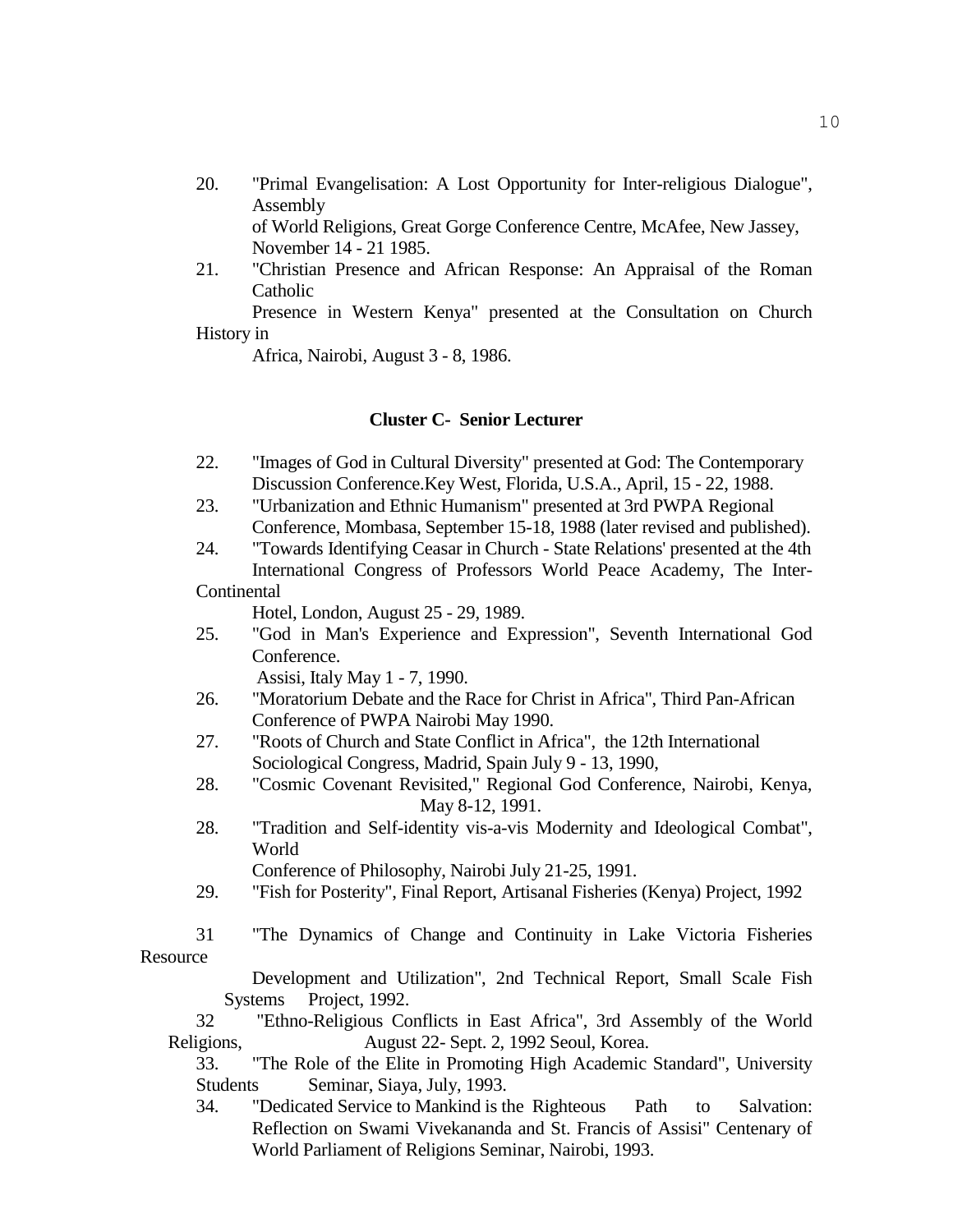- 35. "Taking the Ecosystem of Lake Victoria Seriously", WINROCK Round Table Workshop, Nairobi, September 1-2, 1994.
- 36. Empowering Small Enterprise Groups for Effective Participation in the Fisheries of Lake Victoria, Kenya: Small Scale Fish Systems Workshop, KISUMU, September 8-10, 1994.
- 37. "Being of One Substance with Nature" XXIII International Society for the Sociology of Religion Conference, Quebec, Canada, June 1995.
- 38. "Living Poor among The Poor Reflections on St. Francis and the Church of the Poor", Fransiscam Missionary Charism, Ukweli Pastoral and Training Centre, May 27, 1995
- 39. "Poverty, Wealth and Social Security: A Quest for Utilitarian Dialogue", XIV World Conference of World Futures Studies' Federation, Nairobi, July 25-29, 1995
- 40. "Poverty in the Midst of Plenty : A Socio-Economic Dilemma of the Small Scale

Fisherfolk of Lake Victoria, Kenya" First Pan-African Fisheries Congress, Nairobi,

July 31 - August 6, 1995.

41. "The Significance of African Culture in Economic Development", Conference on

Christianity, African Culture and Development in Southern Africa, Telkom Training College, Olifantsfontein, South Africa, August 9-13,1995.

42. "Weep Not ... Philosophers Never Die" : A Tribute to Henry OderaOruka, Nairobi,

1995.

- 43. "The Will of God and the Wiles of Man", Inter-Disciplinary Research Network, 1996.
- 44. "Man and Global Climate Change: An Ecotheological Perspective", Climate Network Africa, 1996

45. "Biological Diversity in the Living African Spirituality", 5th International Congress of

Ethnobiology, Nairobi, 2 - 6 September, 1996.

 46. "Religion, the Pulse of Reality: Old Ways to the Future, Living Traditions Revisited" Festival of Living Traditions, KICC, Nairobi, November 2 - 8, 1996.

47. "Prosperity of Africa in Time Perspective: Towards the Unity of Humankind", Baha'I

Studies Association, Fourth Annual Symposium, Nairobi, November 9-10, 1996.

- 48. "Sustainable Development in the Fisheries of Lake Victoria, Kenya"; UNDP/World Bank Workshop on Strategies for Community Involvement in the Implementation of Lake Victoria Environmental Management Project, (LVEMP), Lakers Inn, Kisumu, February 18-19,1997.
- 49. "Value Systems in the New World Oikouimene", The Nordic Regional WFSF Symposium, Reykjavik, Iceland, March 20-22, 1997.
- 50. "Patrolling the Frontiers of Poverty: Wisdom, Good Sense and Providence", The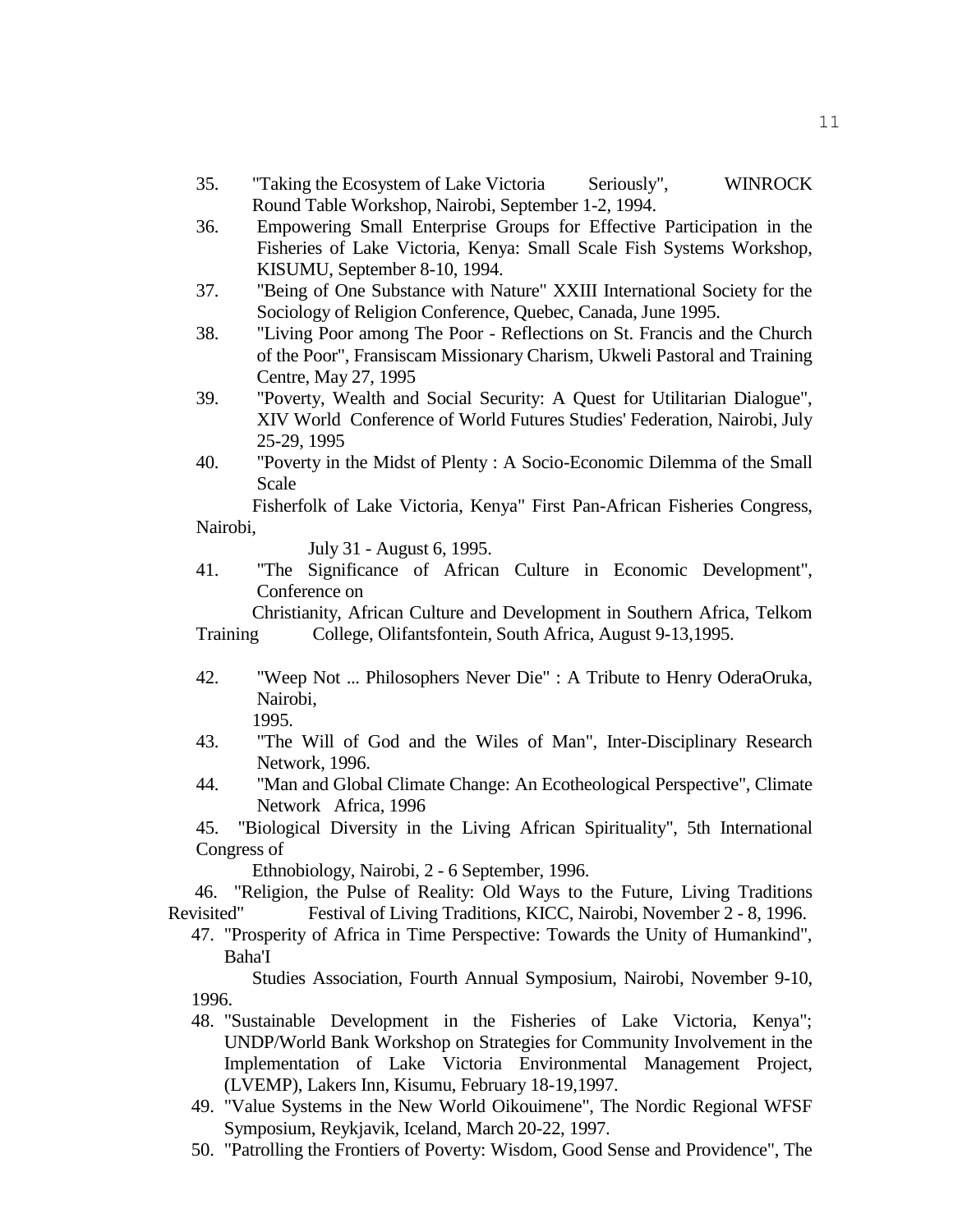Nordic

Africa Institute, Uppsala, March 25, 1997.

- 51. "Wisdom from the Burnt-Down Libraries of Africa:An Anecdote of H. OderaOruka and Sage Philosophy" Departmental Seminar, Department of Philosophy, Uppsala University, March 27, 1997.
- 52. Our Ecotheological Responsibility: Community Participation in the Management of Lake Victoria Basin Ecosystem"; Consultative Workshop on Sustainable Development and Management of Lake Victoria Basin; Jinja, Uganda, April 21-23, 1997.

#### **Cluster D - Associate Professor**

53. "Futures Studies: Reflections on Wendel Bell's Foundations of Futures Studies",

Sundowner Institute for Futures Studies Seminar, Nairobi, October 2, 1997.

54. "Demonic Captivity and Devil Worship: An African Overview", NCCK Consultation on the Cult of Devil Worship, Nairobi, January 30, 1998.

55. "We Shall Overcome: Reflections on the Future of the Church in Kenya", Nairobi,

February 1, 1998.

56. "Poverty, Welfare and Society: Patrolling the Frontiers of Poverty through Wisdom,

Good Sense and Providence of Man" Rotary Club, Nairobi, January 27, 1998.

57. "Tanacious Passion for Truth : The Oginga Odinga Legacy that Persists", Jaramogi

OgingaOdinga's Fourth Anniversary Celebrations, Bondo, February 28,

1998.

58. "Main Environmental Programmes in Lake Victoria : Activities and Results achieved with special reference to the public's involvement and Potential for

the

Future", High Level Seminar on The Assessment of the Initiatives for Environmental Cooperation on Lake Victoria, Arusha, Tanzania, September

8-9,

1998.

59 "Religious Factor in the Emergence of World Civilizations", World Religion Day,

Nairobi, January 17, 1999.

60 "Integrated Strategy for the Elimination of Social Evils", Issese Club, Nairobi, February 20, 1999.

 61. "When I Survey the Nature and Mission of This Man Jesus of Nazareth",Sundowner

Theological Seminar, Kisumu, April 24, 1999.

62. "Humanism and Christianity: Reflections on the Pope's Encyclical Letter: *Fides et* 

*Ratio - Faith and Reason"*, Inter-Faculty Symposium, University of Nairobi,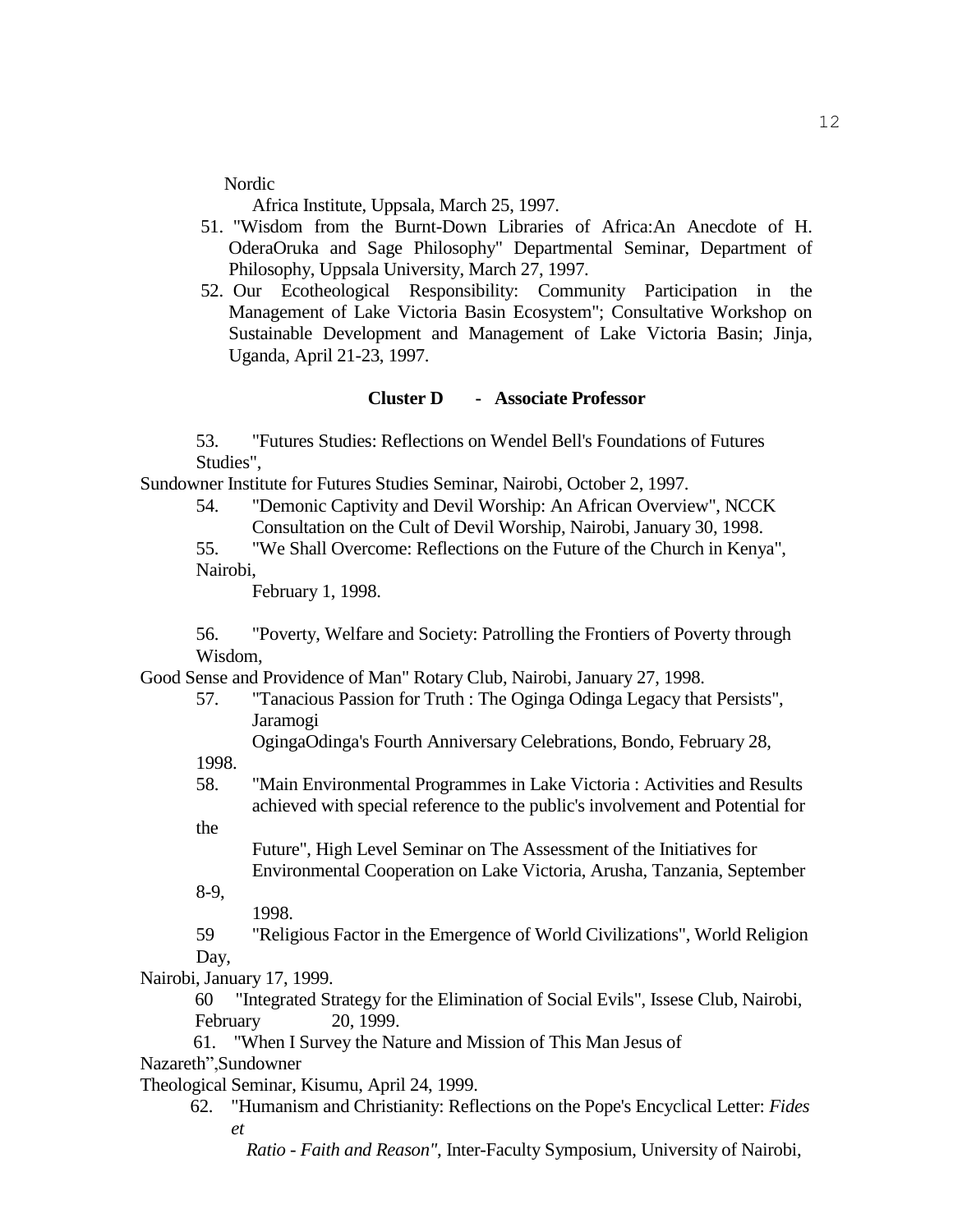June 19, 1999.

- 63. "My Religion is Ethical Religion: The Religious Legacy of Mahatma Gandhi" Gandhi's 130<sup>th</sup> Birthday Celebrations, Nairobi, October 2, 1999.
- 64. "Legitimacy: The Therapy for Stability Being Reflections on Julius Kambarage

Nyerere's Political Philosophy and Compassionate Legacy", Joint Symposium of NUPPOSA (Nairobi) and MUPOSA (Makerere), University of Nairobi, October 23, 1999.

65. "In Search of a Uniting Ideology for The Women's Movement in Kenya", The Minna Memorial Launch, University of Nairobi, Nairobi, November

10, 1999.

66. "Enhancing the Quantity and Quality of Life : Traditional/Cultural Issues Related to

the Spread of HIV/AIDS" Workshop on Enhancing Quantitative and Qualitative Mass Media Coverage of HIV/AIDS, Kisumu, March 7, 2000.

67. "Love that Planned Salvation : The Impact of Christianity on University Students,

University of Nairobi, Millennium Service, March 12, 2000.

68. African Renaissance : A Third Millennium Challenge to Thought and Practice in African Philosophy", 6<sup>th</sup> Annual Conference of the International Society of African

Philosophy and Practice, University of Nairobi, March 10-12, 2000.

- 69. " The Maseno StudiumGenerale : Centre for Learning and Reputation", Nairobi, April 4, 2000.
- 70. "Taking the Ecology of Lake Victoria Seriously: Towards Integrated Lake Victoria

Basin Management" given at the Conference on 'Lake Victoria 2000: A New

Beginning, Jinja, May 16- 19, 2000

- 71. "The Evangelical Vigilante on Mission to Transform", The Oxford Centre for Mission Studies Seminar, Kampala, May 17-22, 2000.
- 72. In Praise of Living Traditions: Human Thought and Behaviour in the  $21<sup>st</sup>$ Century, University of Nairobi Anthropology Students' Association, July 8, 2000.
- 73. "Liberal Arts: The Dilemma of the Dilettante as a Nation Loses its Soul as a Result of the Disintegration of a Discipline", University of Nairobi, July 21, 2000.
- the

the

74. "Poverty : The Dynamics, Dilemmas and Alternative Thinking" presented at

International Conference on The Challenges to Social Sciences in Africa in

Twenty First Century, Kampala, October 25-27, 2000.

75. "Africa Works: Old Ways to the Future", Staff Seminar, Nairobi, November, 2000.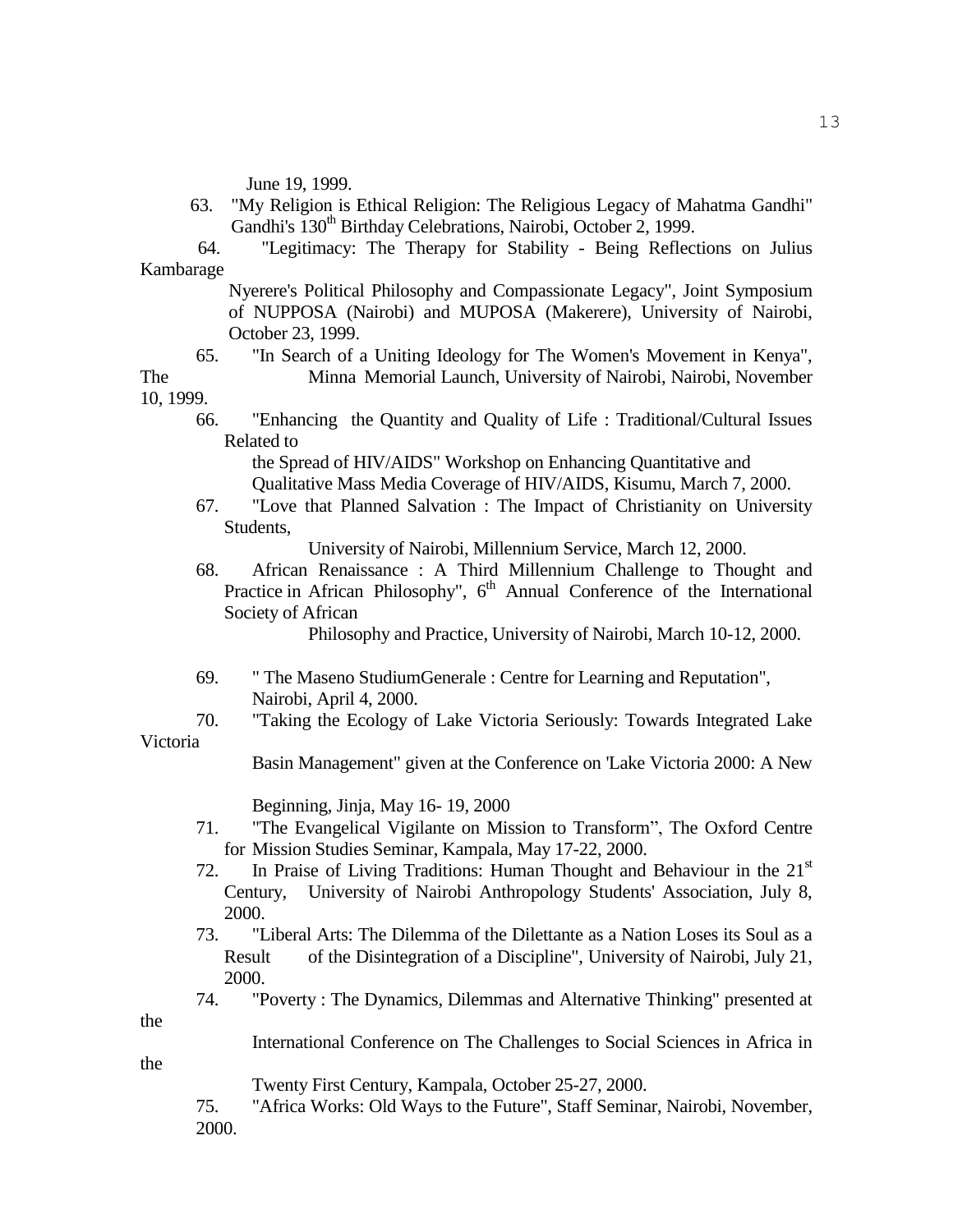- 76. The Role of Church History in the Life of the Church", Keynote Address to
- the Church History Association of Kenya, Amani Conference Centre, Nairobi, November 17, 2000.
- 77. 'Luo Culture: Change and Continuity in Luo Marriage Rights and Privileges, Leviratic Union Revisited", Group on Equal Rights for Women at the United Nations, New York, November 22, 2000.
- 78. "OkulluCaesarism and the Quest for Justice", St Paul's United Theological College, March 27, 2001.
- 79. "Relativism: Did Einstein, Roosevelt and Gandhi Concur?", Nairobi, May 1- 27, 2001.

- 80. "Faith, Reason and the Crisis of Humanism : Reflections on the Thoughts of the Great Jubilee Popes, Sylvester II (999-1003) and John Paul II (1978- ), Public Lecture, Taifa Hall, University of Nairobi, June 21, 2001.
	- 81. "KER in the  $21<sup>st</sup>$  Century Luo Social System", Kisumu, July, 2001.
	- 82. "The Role of Religion in Socio-Economic and Political Development: The Kenya Case", The Nordic In-Country Orientation Course, 2000.
	- 83. "Rich Preachers and Poor Converts: Taking Hypocrisy, Corruption and Devil Worship Seriously", Nairobi, July 27, 2001.
	- 84. "Early African Religion: An Historical Reconstruction of East African Spirituality before the Advent of Judaism, Christianity and Islam", The BBC African History Project, 2001.
	- 85. "Fight the Good Fight: Living a Pure Life in Accordance to God's Word", The University of Nairobi, Main Campus Christian Union, (Revised Version), August 15, 2001.
	- 86. "Straight Talk: Curbing HIV/AIDS Menace through Behaviour Change" being Aids Control Unit (ACU) Training and Sensitisation working paper for Kenya Government Ministries/Departments, July/August, 2001.
	- 87. "Widowhood Rights and Privileges: Wife Inheritence and Property Rights among the Luo of Kenya", Gender and HIV/AIDS Public Forum, A Programme of UNIFEM, Nairobi, Charter Hall, City Hall Building, Nairobi, October 6, 2001.
	- 88. "The  $21<sup>st</sup>$  Century Matrimonial Joke : The Case of Emmanuel Milingo and Maria Sung - Pauline Privilege and Inquisition Revisited", University of Nairobi, Faculty of Arts, Public Lecture series, Friday, October 19, 2001.
	- 89. "Africa Works : Christian Assemblies' Response to National Identities, War and Unity in Africa, Hekima College, January 17, 2002
	- 90. "Religious Diversity and Societal Consolidation" National Defence College, Karen, Nairobi, June 28, 2002.
	- 91. Tragedy of the Commons: Towards Conservation of Environment for Agricultural and Industrial Growth, ASK Public Lecture, Kisumu, July 30, 2002.
	- 92. Caesarism and the Quest for Justice in the  $21<sup>st</sup>$  Century Church Leadership" St John's School of Mission, Kokise, September 7, 2002
	- 93. "Poverty and HIV/Aids : The Enigmatic Debate"; Keynote Address, SundownerInstitute of Futures Studies, October, 2002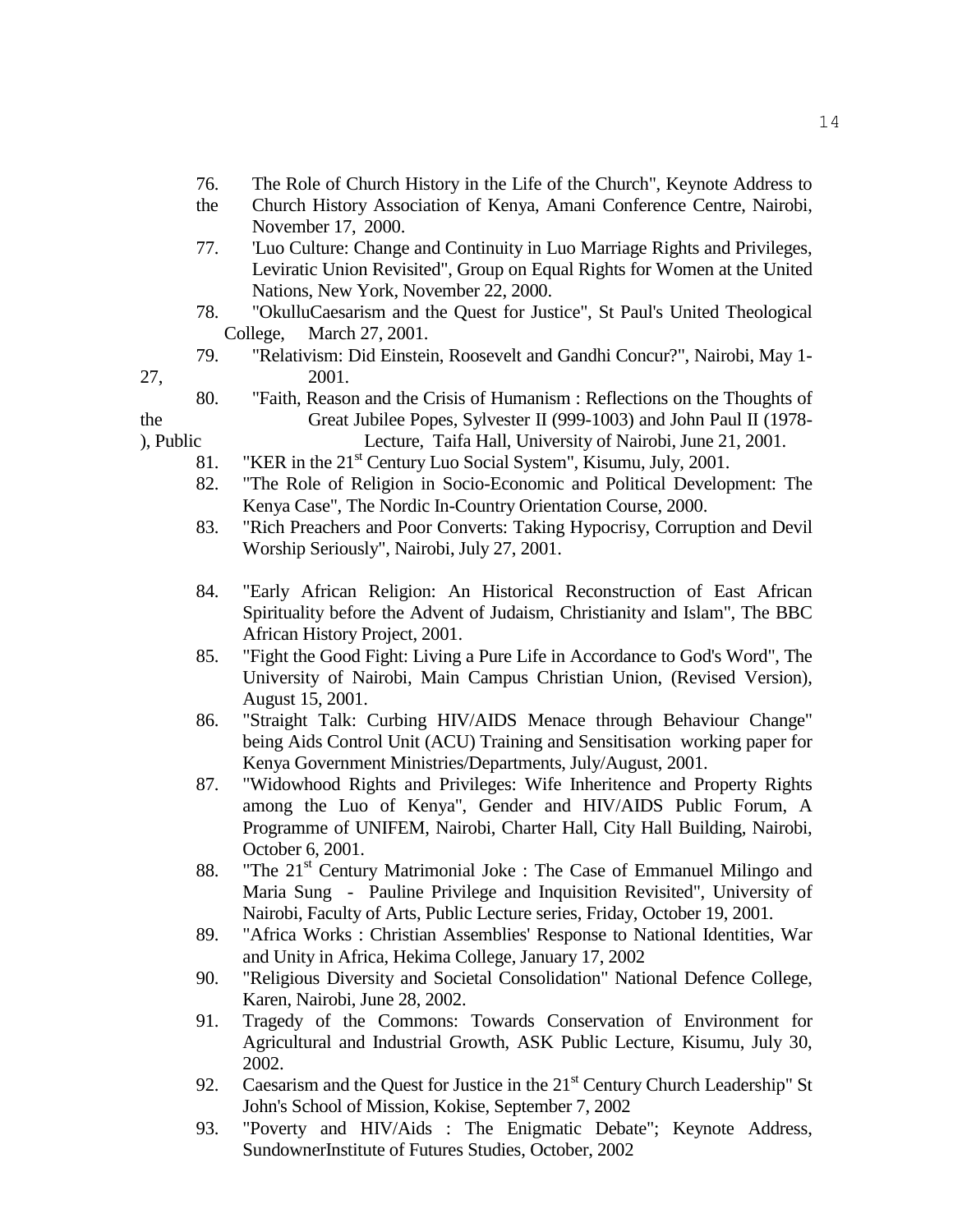- 94. Community Analysis, Reconciliation and Conflict Transformation, Interfaith Peace-building Workshop, Asmara, Eritrea, May 12-23, 2003
- 95. Lake Victoria: The Water of Life, Our Heritage and Beacon of East African Unity, East African Legislative Assembly Seminar, Kisumu, June 19-24, 2003
- 96. The Will of God and the Wiles of Man, National Conference on Truth, Justice and Reconciliation Commission, Intercontinental Hotel, Nairobi, July 4-5, 2003
- 97. Nationalization: Cultural and National Identities Common Grounds and Antagonisms: Conference on Worlds Apart, Dimesse Sisters' Conference Centre, Karen, Nairobi, July 24-27, 2003
- 98. The World at a Turning Point : Innovative Approaches to Peace through Responsible Leadership and Good Governance, International Seminar of IIFWP, Grand Regency Hotel, Nairobi, July, 28, 2003
- 99. The Second 21<sup>st</sup> Century Matrimonial Joke, St Macrina Seminar, Imperial Hotel, Kisumu, July 30-31, 2003
- 100. Truth, Justice, Peace and Reconciliation in the HIV/AIDS Conflict: Cultural and Social Issues and Concerns, Nairobi, May 13, 2003
- 101. The Poor is not Scared of Death: Enhancing Quality and Quality by Increasing Social Cohesion and Equity to address HIV/AIDS and Fragile Livelihoods among Fishing Communities of Lake Victoria, Kenya., Nairobi, June 27, 2006

## **J. ACADEMIC CONFERENCES/SEMINARS/WORKSHOPS**

#### **(a) Academic Conferences attended outside Kenya**

- 1. 1983 Funchal, Madeira, Portugal Introduction to Unification Theology.
- 2. 1984 San Juan Puerto Rico Eschatology: the Contemporary debate.
- 3. 1984 Seoul, South Korea God: the Comtemporary discussion.
- 4. 1984 Geneva Switzerland Workshop on Christianity in Africa
- 5. 1985 McAfee, New Jersey, U.S.A Assembly of World Religions
- 6. 1988 Key West Florida, U.S.A God. The Contemporary Discussion.
- 7. 1989 London United Kingdom 4th International PWPA Congress.
- 8. 1990 Rome &Assisi 7th God Conference
- 9. 1990 Madrid, Spain 12th International Sociology Conference
- 10. 1992 Seoul, Korea 3rd Assembly of World's Religions
- 11. 1993 Jinja Uganda Workshop on "Environment, Fisheries and Socio-Economic Changes in the Lake Victoria Basin.
- 12. 1995 Olifantsfontein, South Africa Conference on Christianity African Culture and Economic Development in Southern

Africa.

- 13. 1997 Reykjavik, Iceland Nordic Regional WFSF Symposium
- 14. 1997 -Uppsala Sweden-Poverty and Prosperity Research Programme
- 15. 1997 Jinja Uganda Workshop on Sustainable Development and Management of Lake Victoria Basin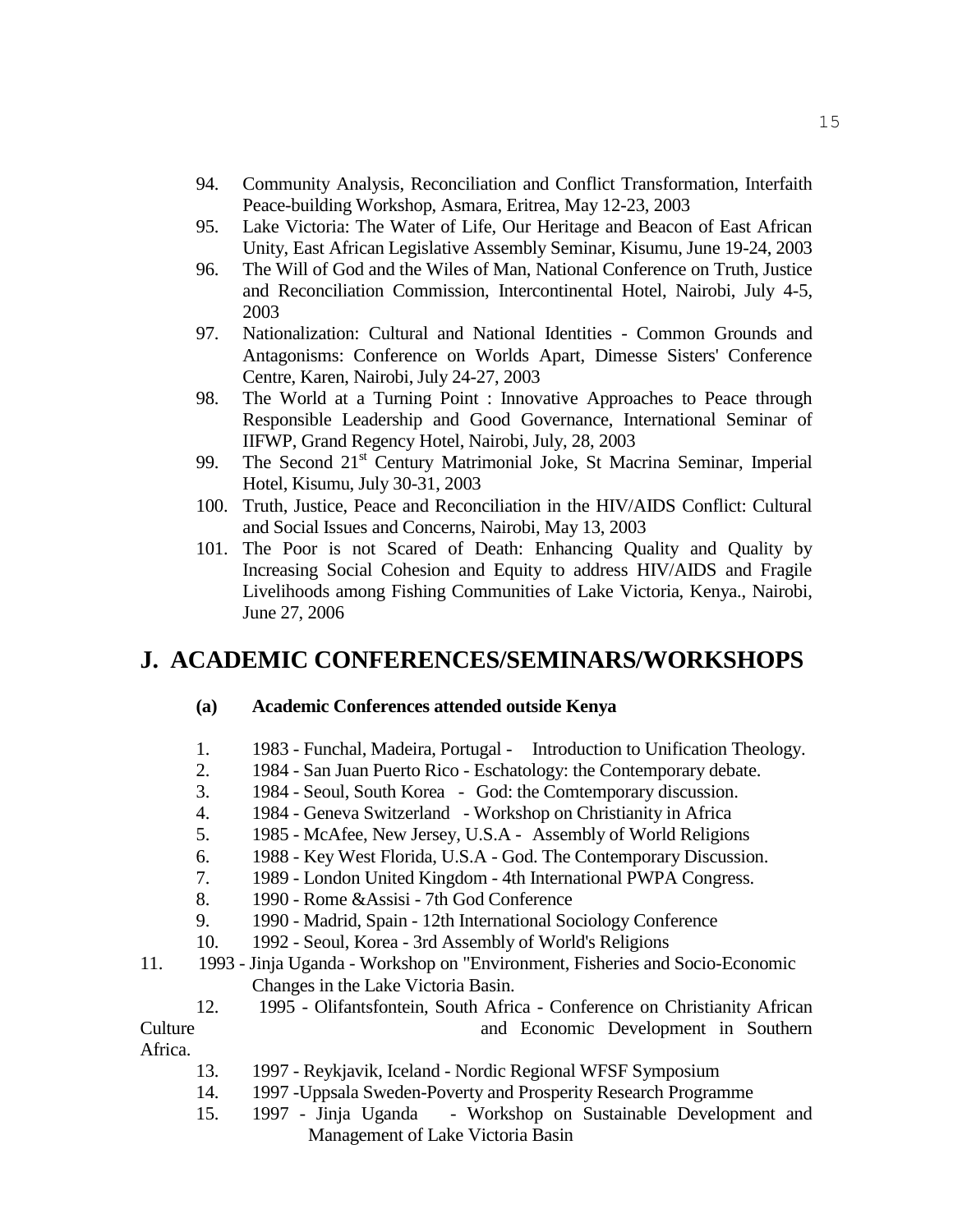16. 1998 - Arusha Tanzania, High Level Seminar on the Assessing of Initiatives for

Environmental Cooperation on Lake Victoria.

- 17. 2000 Jinja, Uganda, Lake Victoria 2000 A New Beginning
- 18. 2005- Cheonpyeong International Conference Centre, South Korea-HIV/AIDS Prevention Africa Summit: Cultural and Social Issues and Concerns

#### **(b) Local International Conferences at which papers were contributed**.

- 1. 1985 Nairobi -Religious Pluralism and dialogue in Africa.
- 2. 1986 Nairobi -Consultation on Church history in Africa
- 3. 1988 Kisumu -Workshop on Artisanal Fisheries of Lake Victoria (Principal Researcher and Convener)
- 4. 1989 Nairobi -IDRC Fisheries Strategy Consultation on Africa and the Middle East
- 5. 1991 Nairobi -First Regional God Conference on God, Humanity and Mother Nature (Convener)
- 6. 1991 Nairobi -World Conference of Philosophy on Philosophy, Man and the Environment (Member of the National Organizing Committee).
- 7. 1992 Nairobi PTA Eighth Meeting of the Committee on Agricultural Co-operation
- 8. 1993 Nairobi Workshop on Oil Crops Development.
- 9. 1993 Kisumu Seminar on "Nyanza 30 Years of Independence
- 10. 1993 Kisumu Actions to Restore the Past Glory of Kisumu
- 11. 1994 Kisumu Seminar on Utilization of Nile perch By-Products
- 12. 1994 Kisumu Small Scale Fish Systems Workshop Convener
- 13. 1995 Kisumu -Fransiscan Missionary Charism
- 14. 1995 Nairobi IV World Conference of World Futures Studies Federation Conference Coordinator
- 15. 1995 Nairobi 1st Pan-African Fisheries Congress.
- 16. 1995- Nairobi-5<sup>th</sup> Congress of Pan-African Association of Anthropologists
- 17. 1996 Nairobi- 5th International Congress of Ethnobiology.
- 18. 1996 Nairobi Festival of Living Traditions
- 19. 1996 Nairobi Fourth Annual Symposium of Baha'i
- 20. 1997 Kisumu Strategies for Community Involvement in LVEMP
- 21. 1997 Nairobi KNAS/UNESCO National Workshop on Culture, Education and development.
- 22. 1998- Arusha- Arusha High Level Seminar
- 23. 1998 -Arusha- High Level Seminar on the Assessment of Initiatives for Environmental Cooperation on Lake Victoria- Main environmental programmes in Lake Victoria Activities and Results Achieved with Special Reference to Public's Involvement and potential for the future.
- 24. 1999 Nairobi- NASCOP Workshop on HIV/AIDS Research
- 25. 1999 -Kisumu Population Council Workshop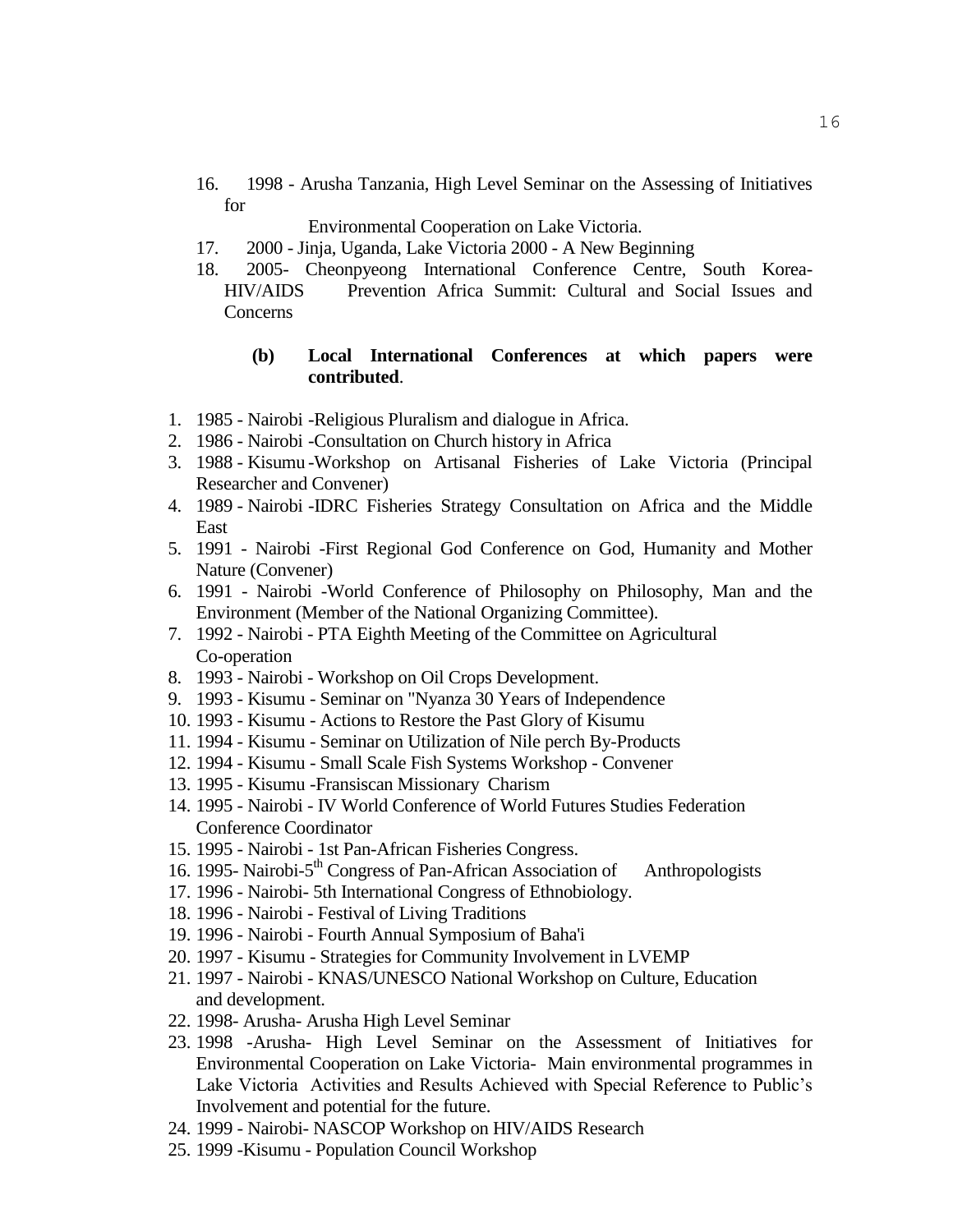- 26. 2001- Kisumu- Kisumu Elders Forum
- 27. 2003- East Africa Legislative Assembly
- 28. 2003- Nairobi- Workshop of the Alliance of Mayors Initiative for Community Action on Aids at the Local Level (AMICAALL)
- 29. 2006-Kisumu- Lake Victoria Fisheries Organization (LVFO) World Fishers Day
- 30. 2007-UNEP Headquarters, Nairobi- Indigenous Fisher People Message to UNEP
- 31. 2007- Nairobi- Lake Victoria Vision: Fostering Stakeholder Collaboration in Policy Formulation and Implementation
- 32. 2008 -Mwanza- Lake Victoria Policy Advocacy Forum

## **K. MEMBERSHIP TO ACADEMIC BODIES**

- 1. Member of the Philosophical Association of Kenya
- 2. Member of the Historical Association of Kenya
- 3. Member and Regional Coordinator of Africa Church History Association.
- 4. Director, Palwa Research Services.
- 5. Director, Centre for Environmental Research, Aquatic Resource Development and Utilization (CERARDU), Uwaria, Yimbo, Bondo,Siaya, Kenya.
- 6. Member, Pan-African Society of Anthropologists
- 7. Member, Fisheries Society of Kenya, (FISK)
- 8. Member, Fisheries Society of Africa (FISA)
- 9. Member, International Society for the Sociology Religion.
- 10. Founder Member, OSIENALA (Friends of Lake Victoria) Environmental Conservation Program
- 11 Member, World Futures Studies Federation
- 12 Member, the Union for African Population Studies
- 13. Member, International Society of Ethnobiology
- 14. Member of the Editorial Board, the African Journal of Tropical Hydrobiology and Fisheries.

**L. HOBBIES** Photography; Reading and writing poetry; Traditional

Music

## **M. NATIONAL DEVELOPMENT ORIENTED ROLES**

- 1. Chairman : Parents' Association, Kileleshwa Primary School, Nairobi 1978 to 1991.
- 2. Chairman : Board of Governors, Wambasa Girls Secondary School, 1986 1994.
- 3. Chairman : Parents' Association, Usenge High School, 1987 1994.
- 4. Chief-Judge: A.S.K. Shows, Nyanza Kisumu (1988 to 2012).